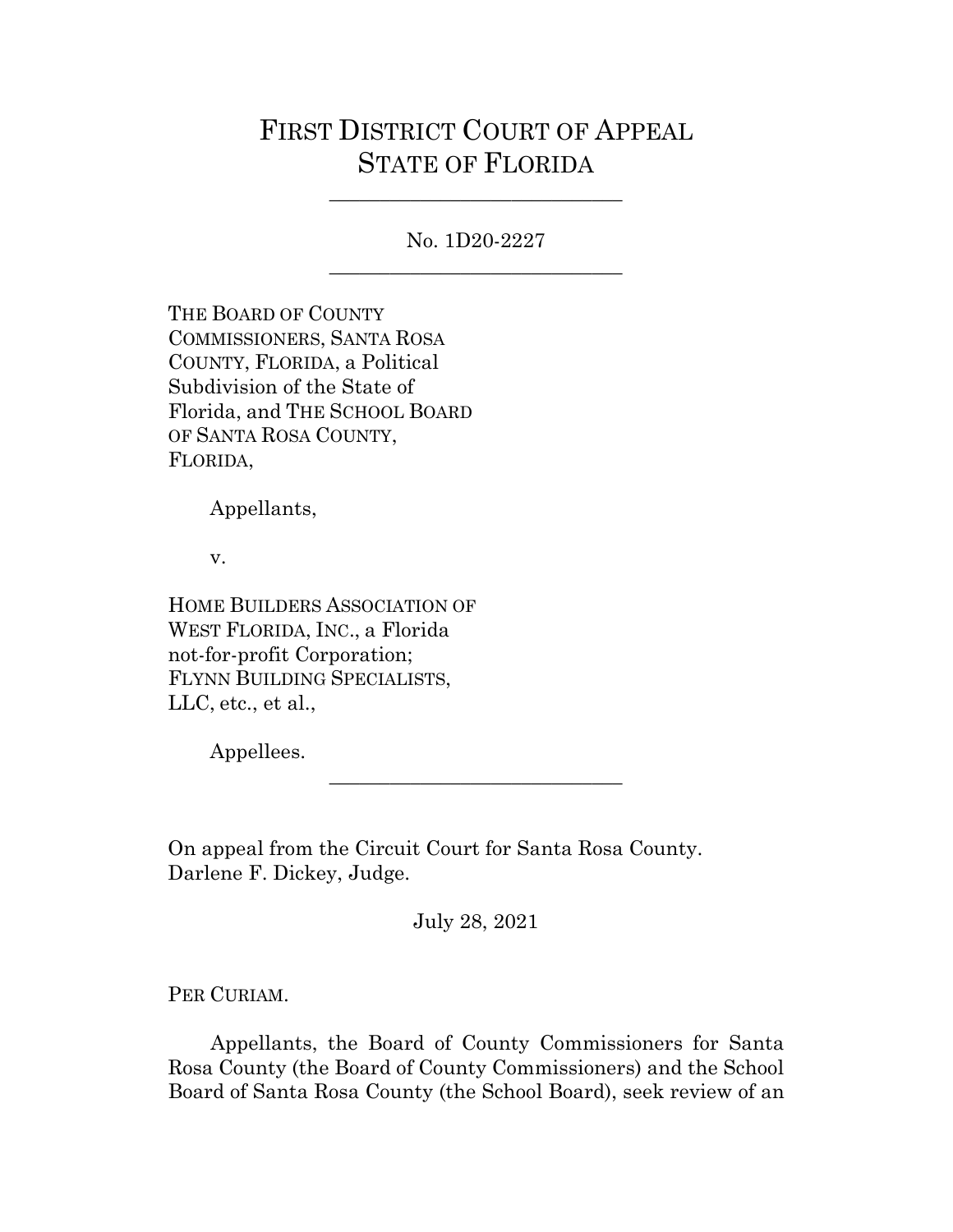order granting a temporary injunction in favor of Appellees, who are entities involved in the construction of residential property in Santa Rosa County. For the reasons discussed below, we affirm.

In the interest of raising funds to build school facilities to accommodate new growth in the county, the School Board retained Claude E. Boles, Jr., to determine the amount of impact fees that could be imposed on new residential construction. Mr. Boles prepared a report recommending different impact fee amounts for the northern and southern parts of the county based on certain differences between the two areas. The School Board presented Mr. Boles' findings to the Board of County Commissioners with the request that it enact an ordinance imposing impact fees consistent with Mr. Boles' recommendations. While the School Board's proposal was under consideration, Mr. Boles prepared a second report recommending the imposition of the same impact fee amounts countywide. The Board of County Commissioners voted to enact the Santa Rosa County Educational Facilities Impact Fee Ordinance, which imposed school impact fees on a countywide basis. Santa Rosa County, Fla., Ordinance 2020-01, art. III, §§ 5- 96–5-108. Mr. Boles' second report was expressly incorporated into the ordinance.

Appellees sued for declaratory and injunctive relief, alleging that the ordinance was unconstitutional and invalid. They also filed a motion for a temporary injunction to prevent the collection of the school impact fees while the litigation was pending. After an evidentiary hearing, the trial court granted the motion.

A hybrid standard of review applies to trial court orders on requests for temporary injunctions. *Gainesville Woman Care, LLC v. State*, 210 So. 3d 1243, 1258 (Fla. 2017). "To the extent the trial court's order is based on factual findings, we will not reverse unless the trial court abused its discretion; however, any legal conclusions are subject to de novo review." *Id.* (quoting *Fla. High Sch. Athletic Ass'n v. Rosenberg*, 117 So. 3d 825, 826 (Fla. 4th DCA 2013)). "[T]he trial court's factual determinations must be supported by competent, substantial evidence." *Planned Parenthood of Greater Orlando, Inc. v. MMB Props.*, 211 So. 3d 918, 926 (Fla. 2017). The petition must show a prima facie right to the relief requested: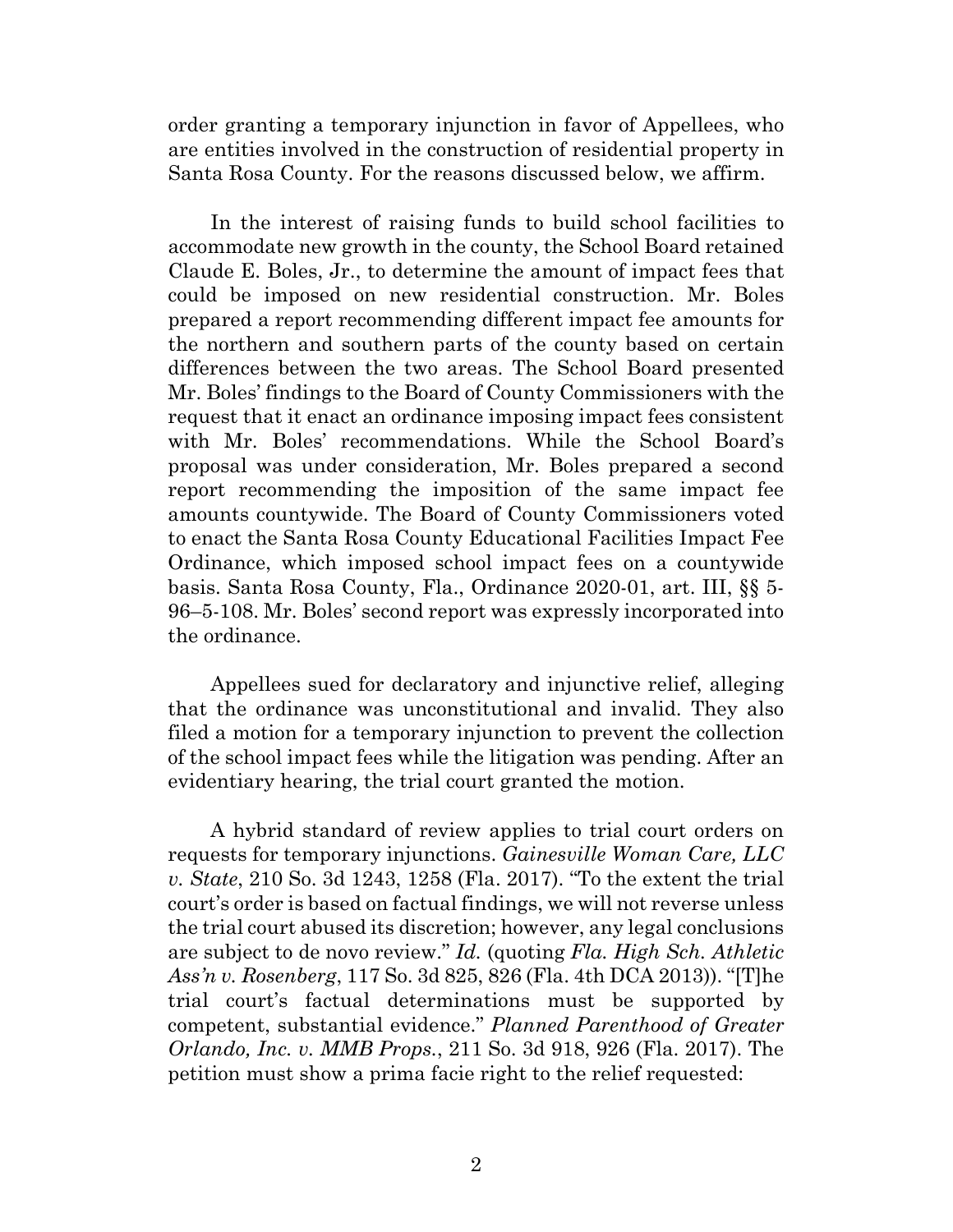To demonstrate a prima facie case for a temporary injunction, the petitioner must establish four factors: (1) the likelihood of irreparable harm; (2) the unavailability of an adequate remedy at law; (3) a substantial likelihood of success on the merits; and (4) that a temporary injunction would serve the public interest.

*SunTrust Banks, Inc. v. Cauthon & McGuigan, PLC*, 78 So. 3d 709, 711 (Fla. 1st DCA 2012). In this appeal, Appellants do not challenge the trial court's conclusions on the second and fourth prongs. Rather, their arguments focus on the trial court's findings on the first and third prongs—the substantial likelihood of success on the merits and the likelihood of irreparable harm. We will address these prongs separately below.

## **Substantial Likelihood of Success on the Merits**

"A substantial likelihood of success on the merits is shown if good reasons for anticipating that result are demonstrated." *City of Jacksonville v. Naegle Outdoor Advert. Co.*, 634 So. 2d 750, 753 (Fla. 1st DCA 1994). To be valid, impact fees must satisfy constitutional and statutory requirements. First, to fall within the limits of a local government's authority, they must be true impact fees and not taxes. *See Home Builders & Contractors Ass'n of Palm Beach Cnty. v. Bd. of Cnty. Comm'rs of Palm Beach Cnty.*, 446 So. 2d 140, 144–45 (Fla. 4th DCA 1983); *Contractors & Builders Ass'n of Pinellas Cnty. v. City of Dunedin*, 329 So. 2d 314, 317 (Fla. 1976). To differentiate between a valid impact fee and an unconstitutional tax, courts use the dual rational nexus test. *See Save Our Septic Sys. Comm., Inc. v. Sarasota Cnty.*, 957 So. 2d 671, 673 (Fla. 2d DCA 2007). This test provides that:

the local government must demonstrate a reasonable connection, or rational nexus, between the need for additional capital facilities and the growth in population generated by the subdivision. In addition, the government must show a reasonable connection, or rational nexus, between the expenditures of the funds collected and the benefits accruing to the subdivision.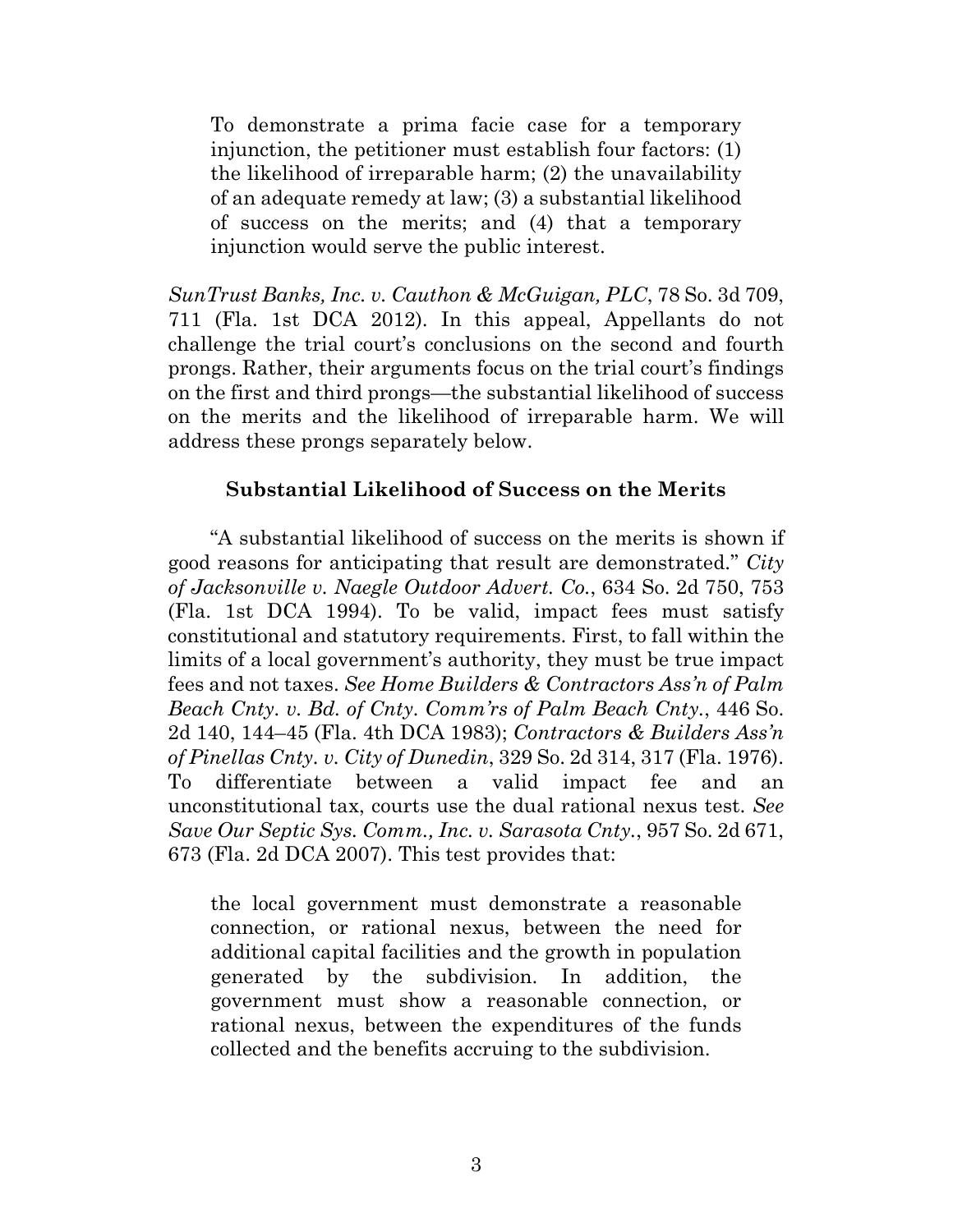*Hollywood, Inc. v. Broward Cnty.*, 431 So. 2d 606, 611–12 (Fla. 4th DCA 1983).*[\\*](#page-3-0)* And unlike taxes, fees "must confer a special benefit on feepayers in a manner not shared by those not paying the fee." *Volusia Cnty. v. Aberdeen at Ormond Beach, L.P.*, 760 So. 2d 126, 135 (Fla. 2000).

Second, the Florida Impact Fee Act sets forth the minimum statutory requirements for a valid impact fee. § 163.31801(3), Fla. Stat. (2019). The Act requires impact fees to be based on the "most recent and localized data." § 163.31801(3)(a), Fla. Stat.

Here, during the hearing on the motion for temporary injunction, Appellants presented the testimony of two experts (including Mr. Boles) and the Santa Rosa County School District's assistant superintendent to show that the impact fees satisfied the legal requirements. These individuals testified about how the maximum allowable impact fees were calculated, where the numbers came from, and the amount of fees ultimately imposed. To dispute the fees' validity, Appellees presented the expert testimony of L. Carson Bise, II. Mr. Bise opined that the impact fees failed the dual rational nexus test because they did not account for the differences between the northern and southern parts of the county. This resulted in impact fees that were disproportionate to the growth in these geographical regions. Furthermore, Mr. Bise testified that fee payers would not receive a special benefit that would not be received by those who were not paying the fees. Mr. Bise also questioned whether the report reflected the most recent and localized data and whether the calculations were accurate.

The trial court gave great weight to Mr. Bise's testimony based on his expertise in the calculation of school impact fees. Mainly based on his testimony, the flaws in Mr. Boles' testimony, and an analysis of Mr. Boles' two reports, the trial court determined that Appellees had shown a substantial likelihood of success on the merits. The trial court's factual findings are

<span id="page-3-0"></span><sup>\*</sup> This test was ultimately codified in section 163.31801(3)(f)– (g), Florida Statutes, which has since been renumbered as section  $163.31801(4)(f)$ –(g).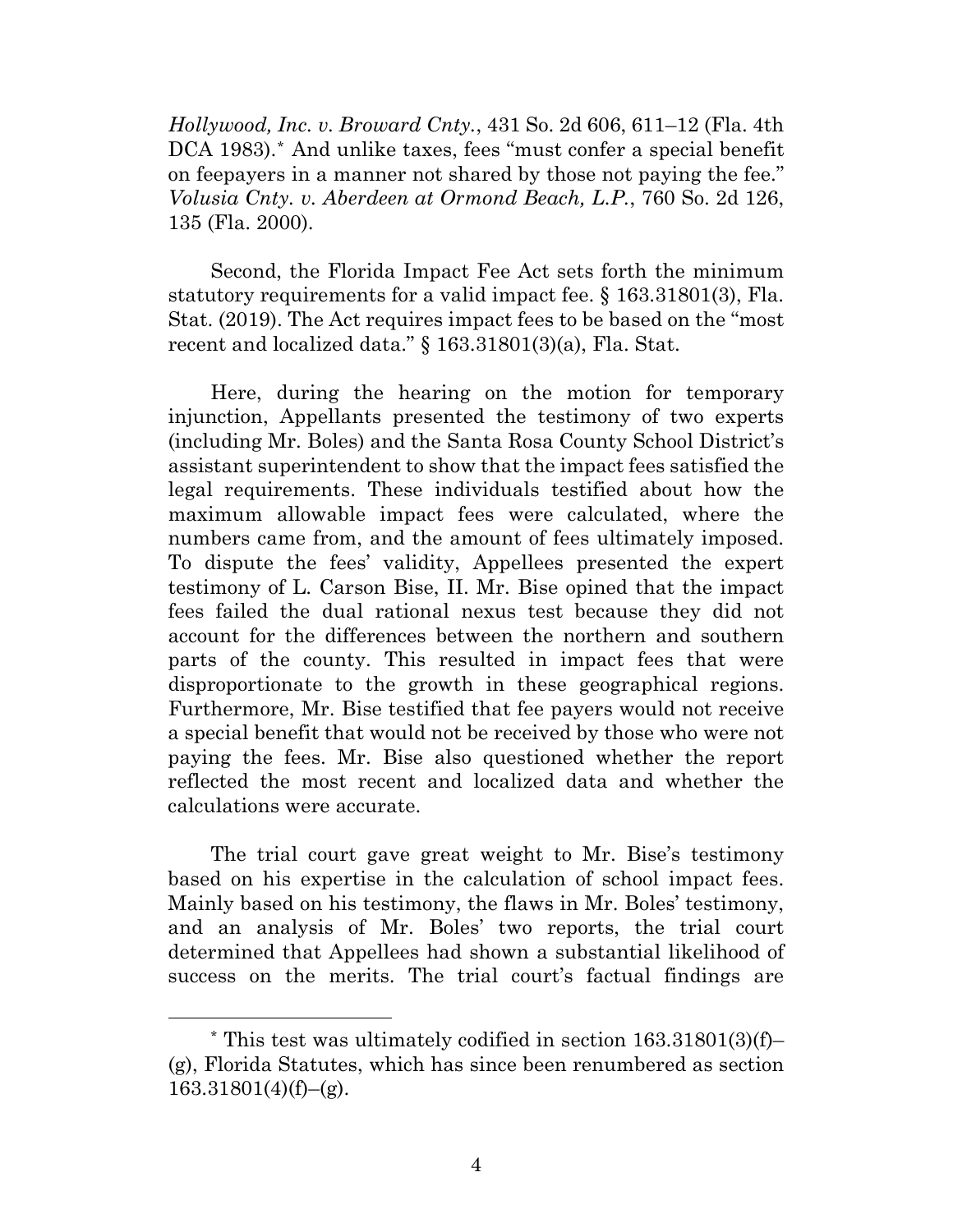supported by competent and substantial evidence. Given the record before this court, we cannot conclude that the trial court abused its discretion.

## **Irreparable Harm**

Irreparable harm is "a material injury that continues for the remainder of the case and cannot be corrected on appeal." *Fla. Gas Transmission Co. LLC. v. City of Tallahassee*, 230 So. 3d 912, 914 (Fla. 1st DCA 2017). Below, the trial court determined that irreparable harm was presumed based on the existence of a constitutional violation. The trial court also found irreparable harm because Appellants would be protected by sovereign immunity from a suit seeking compensatory damages.

As discussed above, where an impact fee is actually an unauthorized tax, it is unconstitutional. "[T]he law recognizes that a continuing constitutional violation, in and of itself, constitutes irreparable harm." *Fla. Dep't of Health v. Florigrown*, *LLC*, 44 Fla. L. Weekly D1744, 2019 WL 2943329, at \*4 (Fla. 1st DCA July 9, 2019), *quashed on other grounds by* 46 Fla. L. Weekly S146, 2021 WL 21439362 (Fla. May 27, 2021). Here, the trial court determined that Appellees showed a substantial likelihood of success on the merits of their claim that the impact fees are, in fact, an unconstitutional tax. Under these circumstances, the trial court did not err in finding a likelihood of irreparable harm.

## **Conclusion**

Given this information, Appellants' challenge to the first and third prongs of the trial court's temporary injunction analysis fails. As the trial court properly exercised its discretion in granting Appellees' motion for a temporary injunction, we affirm.

LEWIS, RAY, and JAY, JJ., concur.